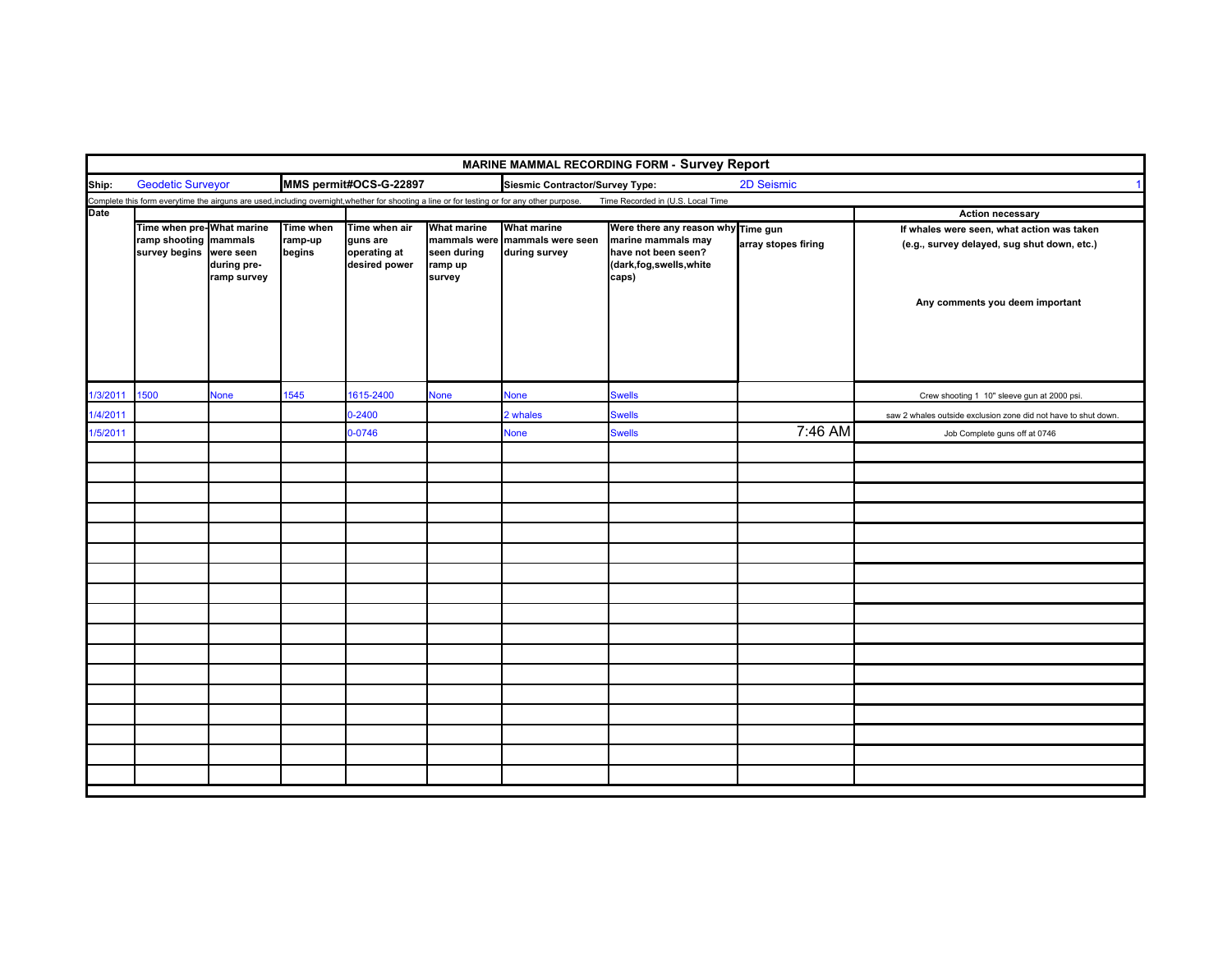| <b>MARINE MAMMAL RECORDING FORM - LOCATION AND EFFORT DATA</b> |                                                                                                                              |                                                         |                                                         |                                                                |                                                                                                                      |                                                                                                                  |                              |                                                                                                                                                                                          |                                                                            |                                                                                                         |  |
|----------------------------------------------------------------|------------------------------------------------------------------------------------------------------------------------------|---------------------------------------------------------|---------------------------------------------------------|----------------------------------------------------------------|----------------------------------------------------------------------------------------------------------------------|------------------------------------------------------------------------------------------------------------------|------------------------------|------------------------------------------------------------------------------------------------------------------------------------------------------------------------------------------|----------------------------------------------------------------------------|---------------------------------------------------------------------------------------------------------|--|
| Recorded in Local U.S. Time                                    |                                                                                                                              | Survey type:                                            | 2 D Seismic                                             |                                                                | Client:                                                                                                              | <b>SBM Atlantia Inc.</b>                                                                                         | Job#                         | 2410-1148                                                                                                                                                                                |                                                                            |                                                                                                         |  |
| <b>Geodetic Surveyor</b><br>Ship:                              |                                                                                                                              | Ship type:                                              | <b>Research Vessel</b>                                  |                                                                |                                                                                                                      | OCS-G-22897                                                                                                      |                              |                                                                                                                                                                                          |                                                                            |                                                                                                         |  |
|                                                                | Please Record the following information every day (as many lines per a day as you wish). Even if no marine mammals are seen. |                                                         |                                                         |                                                                |                                                                                                                      |                                                                                                                  |                              | Record #                                                                                                                                                                                 |                                                                            |                                                                                                         |  |
| Date                                                           | Observer                                                                                                                     | Time you<br>started<br>looking for<br>marine<br>mammals | Time you<br>stopped<br>looking for<br>marine<br>mammals | Duration of<br>watch for<br>marine<br>mammals<br>(hrs. & min.) | Length of<br>time airguns<br>were<br>shooting<br>while you<br>were looking<br>for marine<br>mammals<br>(hrs. & min.) | Blocks transited while looking for<br>marine mammals (or start and end Beaufort<br>position if blocks not known) | Wind force<br>(use<br>scale) | Sea State<br>Choose from:<br>G= Glasy (like<br>mirror)<br>S= Slight (few<br>and directionor no white caps) Medium<br>$R = \text{Rough (large } (2-4m)$<br>swells, foam<br>creast, spray) | Swell<br>Choose<br>from:<br>$0 = Low$<br>(2m)<br>$M =$<br>L=Large<br>(>4m) | Visibility<br>Choose<br>from:<br>$P = Poor$<br>(<br>$M =$<br>Moderate<br>$(1-5km)$<br>G= Good<br>(>5km) |  |
| 1/3/2011                                                       |                                                                                                                              | 1500                                                    | 1730                                                    | 2.5 <sub>hr.</sub>                                             | 2.5 <sub>hr</sub>                                                                                                    | N281143 W 885906                                                                                                 | 5E                           | R                                                                                                                                                                                        | M                                                                          | G                                                                                                       |  |
| 1/3/2011                                                       |                                                                                                                              | 1500                                                    | 1730                                                    | 2.5 hr.                                                        | 2.5 <sub>hr</sub>                                                                                                    | N281143 W 885906                                                                                                 | 5E                           | R                                                                                                                                                                                        | M                                                                          | G                                                                                                       |  |
|                                                                |                                                                                                                              |                                                         |                                                         |                                                                |                                                                                                                      |                                                                                                                  |                              |                                                                                                                                                                                          |                                                                            |                                                                                                         |  |
|                                                                |                                                                                                                              |                                                         |                                                         |                                                                |                                                                                                                      |                                                                                                                  |                              |                                                                                                                                                                                          |                                                                            |                                                                                                         |  |
|                                                                |                                                                                                                              |                                                         |                                                         |                                                                |                                                                                                                      |                                                                                                                  |                              |                                                                                                                                                                                          |                                                                            |                                                                                                         |  |
|                                                                |                                                                                                                              |                                                         |                                                         |                                                                |                                                                                                                      |                                                                                                                  |                              |                                                                                                                                                                                          |                                                                            |                                                                                                         |  |
|                                                                |                                                                                                                              |                                                         |                                                         |                                                                |                                                                                                                      |                                                                                                                  |                              |                                                                                                                                                                                          |                                                                            |                                                                                                         |  |
|                                                                |                                                                                                                              |                                                         |                                                         |                                                                |                                                                                                                      |                                                                                                                  |                              |                                                                                                                                                                                          |                                                                            |                                                                                                         |  |
|                                                                |                                                                                                                              |                                                         |                                                         |                                                                |                                                                                                                      |                                                                                                                  |                              |                                                                                                                                                                                          |                                                                            |                                                                                                         |  |
|                                                                |                                                                                                                              |                                                         |                                                         |                                                                |                                                                                                                      |                                                                                                                  |                              |                                                                                                                                                                                          |                                                                            |                                                                                                         |  |
|                                                                |                                                                                                                              |                                                         |                                                         |                                                                |                                                                                                                      |                                                                                                                  |                              |                                                                                                                                                                                          |                                                                            |                                                                                                         |  |
|                                                                |                                                                                                                              |                                                         |                                                         |                                                                |                                                                                                                      |                                                                                                                  |                              |                                                                                                                                                                                          |                                                                            |                                                                                                         |  |
|                                                                |                                                                                                                              |                                                         |                                                         |                                                                |                                                                                                                      |                                                                                                                  |                              |                                                                                                                                                                                          |                                                                            |                                                                                                         |  |
|                                                                |                                                                                                                              |                                                         |                                                         |                                                                |                                                                                                                      |                                                                                                                  |                              |                                                                                                                                                                                          |                                                                            |                                                                                                         |  |
|                                                                |                                                                                                                              |                                                         |                                                         |                                                                |                                                                                                                      |                                                                                                                  |                              |                                                                                                                                                                                          |                                                                            |                                                                                                         |  |
|                                                                |                                                                                                                              |                                                         |                                                         |                                                                |                                                                                                                      |                                                                                                                  |                              |                                                                                                                                                                                          |                                                                            |                                                                                                         |  |
|                                                                |                                                                                                                              |                                                         |                                                         |                                                                |                                                                                                                      |                                                                                                                  |                              |                                                                                                                                                                                          |                                                                            |                                                                                                         |  |
|                                                                |                                                                                                                              |                                                         |                                                         |                                                                |                                                                                                                      |                                                                                                                  |                              |                                                                                                                                                                                          |                                                                            |                                                                                                         |  |
|                                                                |                                                                                                                              |                                                         |                                                         |                                                                |                                                                                                                      |                                                                                                                  |                              |                                                                                                                                                                                          |                                                                            |                                                                                                         |  |
|                                                                |                                                                                                                              |                                                         |                                                         |                                                                |                                                                                                                      |                                                                                                                  |                              |                                                                                                                                                                                          |                                                                            |                                                                                                         |  |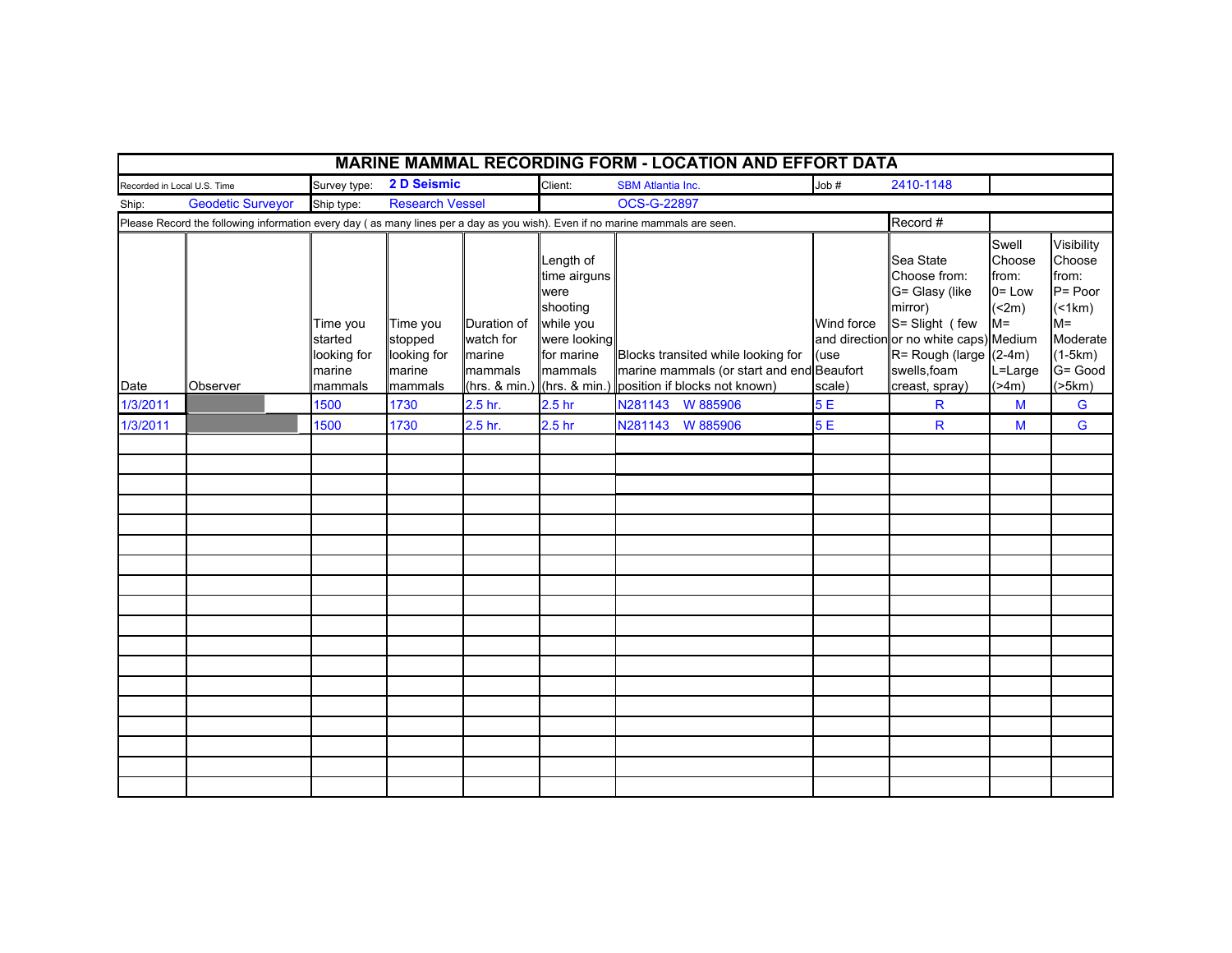|                                                                                                                              |                          |                                                         |                                                         |                                                                |                                                                                                                      | <b>MARINE MAMMAL RECORDING FORM - LOCATION AND EFFORT DATA</b>                                                   |                              |                                                                                                                                                                                       |                                                                            |                                                                                                         |
|------------------------------------------------------------------------------------------------------------------------------|--------------------------|---------------------------------------------------------|---------------------------------------------------------|----------------------------------------------------------------|----------------------------------------------------------------------------------------------------------------------|------------------------------------------------------------------------------------------------------------------|------------------------------|---------------------------------------------------------------------------------------------------------------------------------------------------------------------------------------|----------------------------------------------------------------------------|---------------------------------------------------------------------------------------------------------|
| Recorded in Local U.S. Time                                                                                                  |                          | Survey type:                                            | 2 D Seismic                                             |                                                                | Client:                                                                                                              | <b>SBM Atlantia Inc.</b>                                                                                         | Job #                        | 2410-1148                                                                                                                                                                             |                                                                            |                                                                                                         |
| Ship:                                                                                                                        | <b>Geodetic Surveyor</b> | Ship type:                                              | <b>Research Vessel</b>                                  |                                                                |                                                                                                                      | OCS-G-22897                                                                                                      |                              |                                                                                                                                                                                       |                                                                            |                                                                                                         |
| Please Record the following information every day (as many lines per a day as you wish). Even if no marine mammals are seen. |                          |                                                         |                                                         |                                                                |                                                                                                                      |                                                                                                                  |                              | Record #                                                                                                                                                                              |                                                                            |                                                                                                         |
| Date                                                                                                                         | Observer                 | Time you<br>started<br>looking for<br>marine<br>mammals | Time you<br>stopped<br>looking for<br>marine<br>mammals | Duration of<br>watch for<br>marine<br>mammals<br>(hrs. & min.) | Length of<br>time airguns<br>were<br>shooting<br>while you<br>were looking<br>for marine<br>mammals<br>(hrs. & min.) | Blocks transited while looking for<br>marine mammals (or start and end Beaufort<br>position if blocks not known) | Wind force<br>(use<br>scale) | Sea State<br>Choose from:<br>G= Glasy (like<br>mirror)<br>S= Slight (few<br>and direction or no white caps) Medium<br>$R =$ Rough (large $(2-4m)$ )<br>swells, foam<br>creast, spray) | Swell<br>Choose<br>from:<br>$O = Low$<br>(2m)<br>$M =$<br>L=Large<br>(>4m) | Visibility<br>Choose<br>from:<br>$P = Poor$<br>(<br>$M =$<br>Moderate<br>$(1-5km)$<br>G= Good<br>(>5km) |
| 1/4/2011                                                                                                                     |                          | 0645                                                    | 0800                                                    | 2 <sub>hr</sub>                                                | 2hr                                                                                                                  | Mississippi Canyon blk. 768                                                                                      | 4E                           | S                                                                                                                                                                                     | M                                                                          | M                                                                                                       |
| 1/4/2011                                                                                                                     |                          | 0645                                                    | 1000                                                    | 3h15m                                                          | 3h15m                                                                                                                | Mississippi Canyon blk. 768                                                                                      | 4E                           | ${\mathbf S}$                                                                                                                                                                         | M                                                                          | M                                                                                                       |
| 1/4/2011                                                                                                                     |                          | 0800                                                    | 1200                                                    | 4 h                                                            | 4 h                                                                                                                  | Mississippi Canyon blk. 768                                                                                      | 4NE                          | S                                                                                                                                                                                     | M                                                                          | M                                                                                                       |
| 1/4/2011                                                                                                                     |                          | 1000                                                    | 1400                                                    | 4 hr                                                           | 4 <sub>h</sub>                                                                                                       | Mississippi Canyon blk. 768                                                                                      | 4 NW                         | S                                                                                                                                                                                     | M                                                                          | M                                                                                                       |
| 1/4/2011                                                                                                                     |                          | 1400                                                    | 1730                                                    | 3h 30 m                                                        | 3h30m                                                                                                                | Mississippi Canyon blk. 768                                                                                      | 4 NW                         | S                                                                                                                                                                                     | M                                                                          | M                                                                                                       |
| 1/4/2011                                                                                                                     |                          | 1200                                                    | 1600                                                    | 4h                                                             | 4h                                                                                                                   | Mississippi Canyon blk. 768                                                                                      | 4 NW                         | $\mathbf{s}$                                                                                                                                                                          | M                                                                          | M                                                                                                       |
| 1/4/2011                                                                                                                     |                          | 1600                                                    | 1730                                                    | 1h30m                                                          | 1h30m                                                                                                                | Mississippi Canyon blk. 768                                                                                      | 4 NW                         | S                                                                                                                                                                                     | M                                                                          | M                                                                                                       |
|                                                                                                                              |                          |                                                         |                                                         |                                                                |                                                                                                                      |                                                                                                                  |                              |                                                                                                                                                                                       |                                                                            |                                                                                                         |
|                                                                                                                              |                          |                                                         |                                                         |                                                                |                                                                                                                      |                                                                                                                  |                              |                                                                                                                                                                                       |                                                                            |                                                                                                         |
|                                                                                                                              |                          |                                                         |                                                         |                                                                |                                                                                                                      |                                                                                                                  |                              |                                                                                                                                                                                       |                                                                            |                                                                                                         |
|                                                                                                                              |                          |                                                         |                                                         |                                                                |                                                                                                                      |                                                                                                                  |                              |                                                                                                                                                                                       |                                                                            |                                                                                                         |
|                                                                                                                              |                          |                                                         |                                                         |                                                                |                                                                                                                      |                                                                                                                  |                              |                                                                                                                                                                                       |                                                                            |                                                                                                         |
|                                                                                                                              |                          |                                                         |                                                         |                                                                |                                                                                                                      |                                                                                                                  |                              |                                                                                                                                                                                       |                                                                            |                                                                                                         |
|                                                                                                                              |                          |                                                         |                                                         |                                                                |                                                                                                                      |                                                                                                                  |                              |                                                                                                                                                                                       |                                                                            |                                                                                                         |
|                                                                                                                              |                          |                                                         |                                                         |                                                                |                                                                                                                      |                                                                                                                  |                              |                                                                                                                                                                                       |                                                                            |                                                                                                         |
|                                                                                                                              |                          |                                                         |                                                         |                                                                |                                                                                                                      |                                                                                                                  |                              |                                                                                                                                                                                       |                                                                            |                                                                                                         |
|                                                                                                                              |                          |                                                         |                                                         |                                                                |                                                                                                                      |                                                                                                                  |                              |                                                                                                                                                                                       |                                                                            |                                                                                                         |
|                                                                                                                              |                          |                                                         |                                                         |                                                                |                                                                                                                      |                                                                                                                  |                              |                                                                                                                                                                                       |                                                                            |                                                                                                         |
|                                                                                                                              |                          |                                                         |                                                         |                                                                |                                                                                                                      |                                                                                                                  |                              |                                                                                                                                                                                       |                                                                            |                                                                                                         |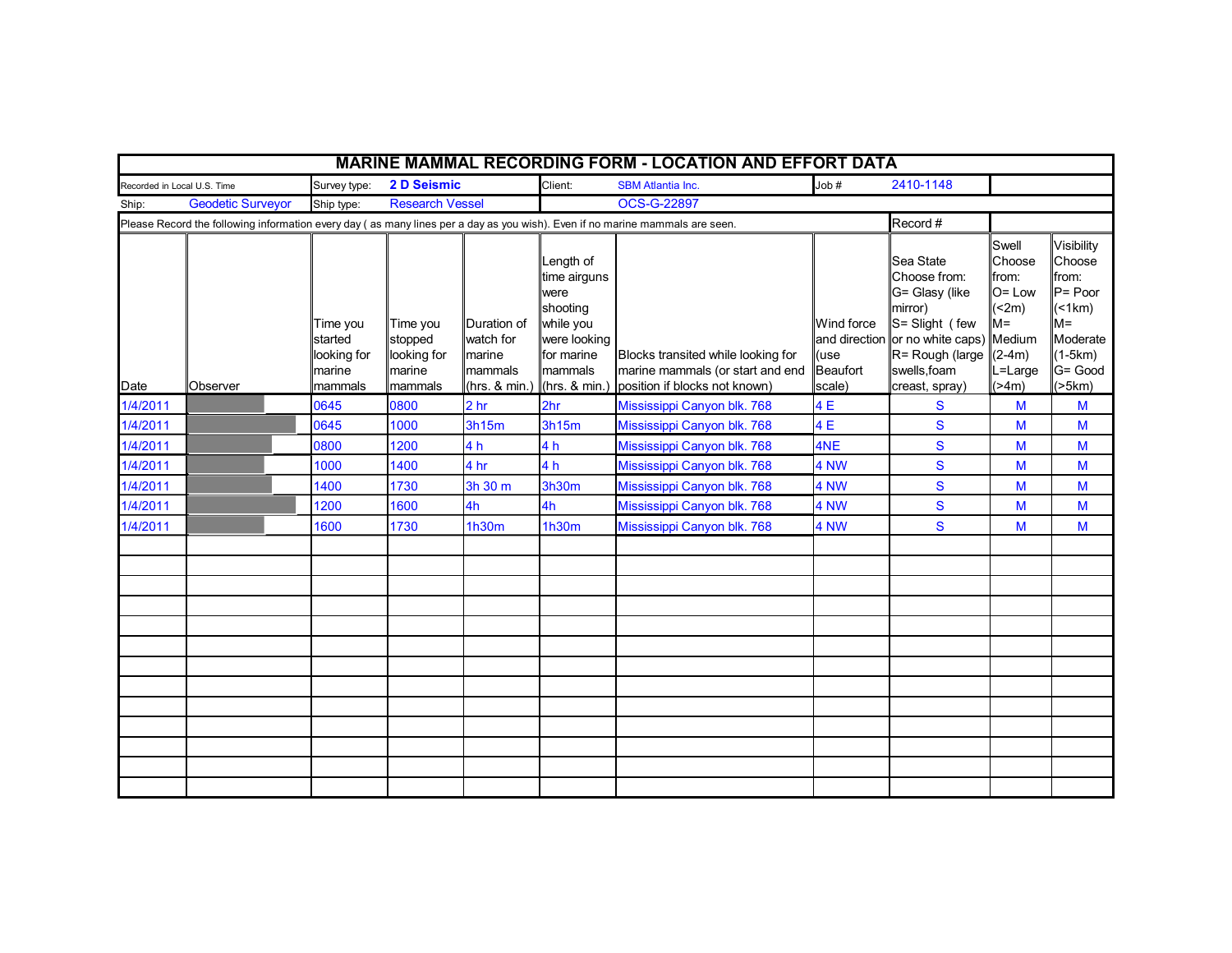|                                                                                                                              | <b>MARINE MAMMAL RECORDING FORM - LOCATION AND EFFORT DATA</b> |  |                                                         |                                                         |                                               |                                                                                                                                      |                                                                                                         |                                          |                                                                                                                                                                                     |                                                                            |                                                                                                         |  |
|------------------------------------------------------------------------------------------------------------------------------|----------------------------------------------------------------|--|---------------------------------------------------------|---------------------------------------------------------|-----------------------------------------------|--------------------------------------------------------------------------------------------------------------------------------------|---------------------------------------------------------------------------------------------------------|------------------------------------------|-------------------------------------------------------------------------------------------------------------------------------------------------------------------------------------|----------------------------------------------------------------------------|---------------------------------------------------------------------------------------------------------|--|
| Recorded in Local U.S. Time                                                                                                  |                                                                |  | Survey type:                                            | 2 D Seismic                                             |                                               | Client:                                                                                                                              | <b>SBM Atlantia Inc.</b>                                                                                | Job#                                     | 2410-1148                                                                                                                                                                           |                                                                            |                                                                                                         |  |
| Geodetic<br><b>Research Vessel</b><br>Ship:<br>Ship type:                                                                    |                                                                |  |                                                         | <b>OCS-G-22897</b>                                      |                                               |                                                                                                                                      |                                                                                                         |                                          |                                                                                                                                                                                     |                                                                            |                                                                                                         |  |
| Please Record the following information every day (as many lines per a day as you wish). Even if no marine mammals are seen. |                                                                |  |                                                         |                                                         |                                               |                                                                                                                                      |                                                                                                         |                                          | Record #                                                                                                                                                                            |                                                                            |                                                                                                         |  |
| Date                                                                                                                         | Observer                                                       |  | Time you<br>started<br>looking for<br>marine<br>mammals | Time you<br>stopped<br>looking for<br>marine<br>mammals | Duration of<br>watch for<br>marine<br>mammals | Length of<br>time airguns<br>were<br>shooting<br>while you<br>were looking<br>for marine<br>mammals<br>$(hrs. & min.)$ (hrs. & min.) | Blocks transited while looking for<br>marine mammals (or start and end<br>position if blocks not known) | Wind force<br>(use<br>Beaufort<br>scale) | Sea State<br>Choose from:<br>G= Glasy (like<br>mirror)<br>S= Slight (few<br>and direction or no white caps) Medium<br>$R =$ Rough (large $(2-4m)$<br>swells, foam<br>creast, spray) | Swell<br>Choose<br>from:<br>$0 = Low$<br>(2m)<br>$M =$<br>L=Large<br>(>4m) | Visibility<br>Choose<br>from:<br>$P = Poor$<br>(<br>$M =$<br>Moderate<br>$(1-5km)$<br>G= Good<br>(>5km) |  |
| 1/5/2011                                                                                                                     |                                                                |  | 0630                                                    | 0800                                                    | 1h30m                                         | <b>1h30m</b>                                                                                                                         | N 28 13 05 W 88 56 54                                                                                   | 4 NW                                     | S                                                                                                                                                                                   | M                                                                          | G                                                                                                       |  |
| 1/5/2011                                                                                                                     |                                                                |  | 0630                                                    | 0800                                                    | 1h30m                                         | 1h30m                                                                                                                                | N 28 13 05 W 88 56 54                                                                                   | 4 NW                                     | S                                                                                                                                                                                   | M                                                                          | G                                                                                                       |  |
|                                                                                                                              |                                                                |  |                                                         |                                                         |                                               |                                                                                                                                      |                                                                                                         |                                          |                                                                                                                                                                                     |                                                                            |                                                                                                         |  |
|                                                                                                                              |                                                                |  |                                                         |                                                         |                                               |                                                                                                                                      |                                                                                                         |                                          |                                                                                                                                                                                     |                                                                            |                                                                                                         |  |
|                                                                                                                              |                                                                |  |                                                         |                                                         |                                               |                                                                                                                                      |                                                                                                         |                                          |                                                                                                                                                                                     |                                                                            |                                                                                                         |  |
|                                                                                                                              |                                                                |  |                                                         |                                                         |                                               |                                                                                                                                      |                                                                                                         |                                          |                                                                                                                                                                                     |                                                                            |                                                                                                         |  |
|                                                                                                                              |                                                                |  |                                                         |                                                         |                                               |                                                                                                                                      |                                                                                                         |                                          |                                                                                                                                                                                     |                                                                            |                                                                                                         |  |
|                                                                                                                              |                                                                |  |                                                         |                                                         |                                               |                                                                                                                                      |                                                                                                         |                                          |                                                                                                                                                                                     |                                                                            |                                                                                                         |  |
|                                                                                                                              |                                                                |  |                                                         |                                                         |                                               |                                                                                                                                      |                                                                                                         |                                          |                                                                                                                                                                                     |                                                                            |                                                                                                         |  |
|                                                                                                                              |                                                                |  |                                                         |                                                         |                                               |                                                                                                                                      |                                                                                                         |                                          |                                                                                                                                                                                     |                                                                            |                                                                                                         |  |
|                                                                                                                              |                                                                |  |                                                         |                                                         |                                               |                                                                                                                                      |                                                                                                         |                                          |                                                                                                                                                                                     |                                                                            |                                                                                                         |  |
|                                                                                                                              |                                                                |  |                                                         |                                                         |                                               |                                                                                                                                      |                                                                                                         |                                          |                                                                                                                                                                                     |                                                                            |                                                                                                         |  |
|                                                                                                                              |                                                                |  |                                                         |                                                         |                                               |                                                                                                                                      |                                                                                                         |                                          |                                                                                                                                                                                     |                                                                            |                                                                                                         |  |
|                                                                                                                              |                                                                |  |                                                         |                                                         |                                               |                                                                                                                                      |                                                                                                         |                                          |                                                                                                                                                                                     |                                                                            |                                                                                                         |  |
|                                                                                                                              |                                                                |  |                                                         |                                                         |                                               |                                                                                                                                      |                                                                                                         |                                          |                                                                                                                                                                                     |                                                                            |                                                                                                         |  |
|                                                                                                                              |                                                                |  |                                                         |                                                         |                                               |                                                                                                                                      |                                                                                                         |                                          |                                                                                                                                                                                     |                                                                            |                                                                                                         |  |
|                                                                                                                              |                                                                |  |                                                         |                                                         |                                               |                                                                                                                                      |                                                                                                         |                                          |                                                                                                                                                                                     |                                                                            |                                                                                                         |  |
|                                                                                                                              |                                                                |  |                                                         |                                                         |                                               |                                                                                                                                      |                                                                                                         |                                          |                                                                                                                                                                                     |                                                                            |                                                                                                         |  |
|                                                                                                                              |                                                                |  |                                                         |                                                         |                                               |                                                                                                                                      |                                                                                                         |                                          |                                                                                                                                                                                     |                                                                            |                                                                                                         |  |
|                                                                                                                              |                                                                |  |                                                         |                                                         |                                               |                                                                                                                                      |                                                                                                         |                                          |                                                                                                                                                                                     |                                                                            |                                                                                                         |  |